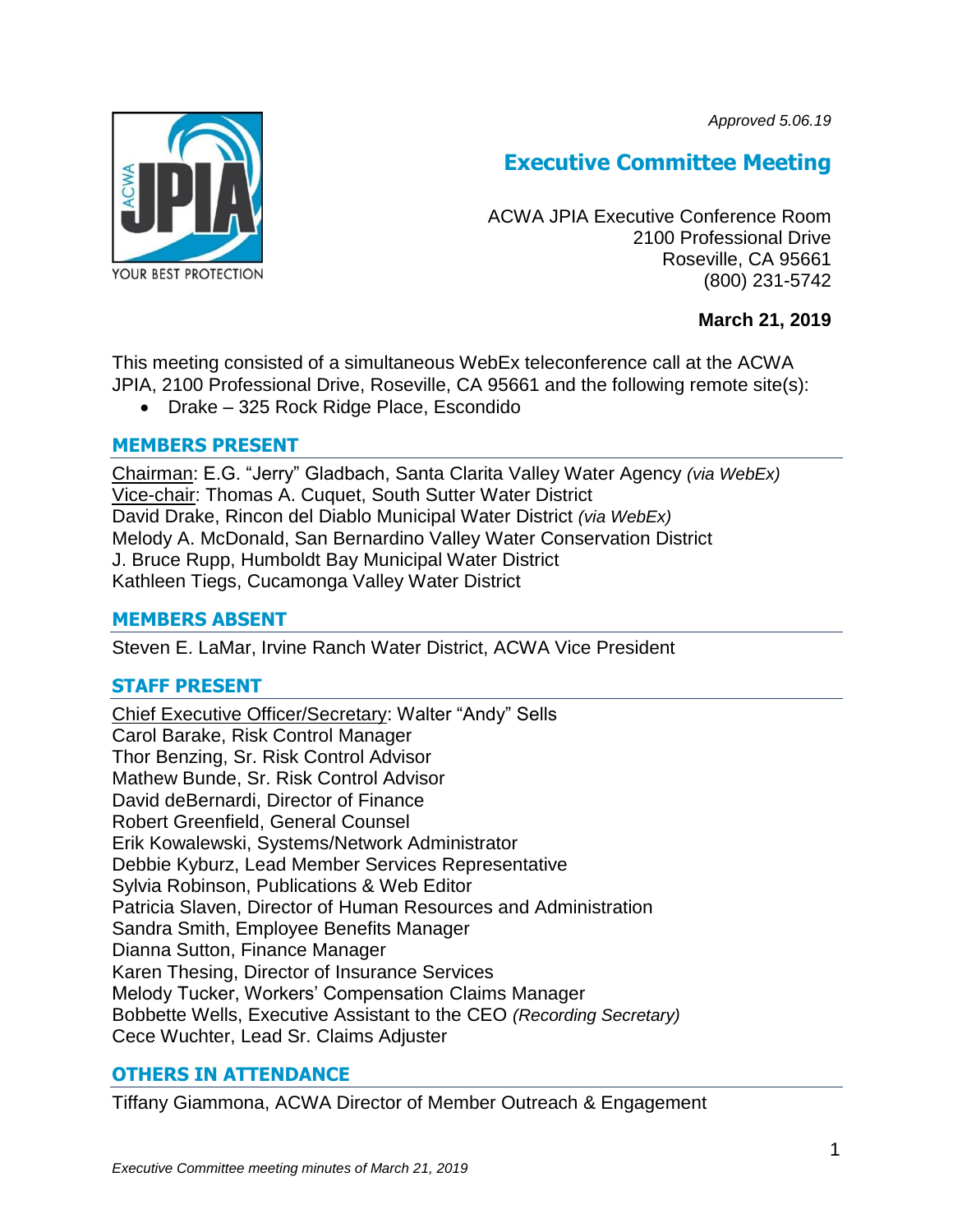## **WELCOME**

Vice-chairman Cuquet welcomed everyone in attendance.

## **CALL TO ORDER AND ANNOUNCEMENT OF QUORUM**

Vice-chairman Cuquet called the meeting to order at 8:30 a.m. He announced there was a quorum. Chairman Gladbach joined the meeting by WebEx, but, due to posting requirements, was not counted as part of the quorum.

#### **PLEDGE OF ALLEGIANCE/EVACUATION PROCEDURES**

Vice-chairman Cuquet led the Pledge of Allegiance and Mr. Sells gave the evacuation procedure instructions.

## **ANNOUNCEMENT RECORDING OF MEETING**

Vice-chairman Cuquet announced that the meeting would be recorded to assist in preparation of minutes. Recordings are only kept 30 days following the meeting, as mandated by the California Brown Act.

#### **PUBLIC COMMENT**

Vice-chairman Cuquet noted that, as the agenda stated, members of the public would be allowed to address the Executive Committee on any agenda item prior to the Committee's decision on that item. Comments on any issues on the agenda, or not on the agenda, were also welcomed. No comments were brought forward.

#### **INTRODUCTIONS**

Vice-chairman Cuquet asked that all attendees to introduce themselves.

#### **ADDITIONS TO OR DELETIONS FROM THE AGENDA**

Vice-chairman Cuquet asked for any additions to, or deletions from, the agenda; staff had none.

#### **CONSENT AGENDA**

Vice-chairman Cuquet called for approval of the Consent Agenda:

M/S/C (McDonald/Rupp) (Cuquet-Yes; Drake-Yes; McDonald-Yes; Rupp-Yes; Tiegs-Yes): That the Executive Committee approve the minutes of the January 29, 2019 meeting; approve the absence of Director LaMar; and approve the JPIA disbursements of:

Vendor Payments, Employee Benefits Claim Payments, Payroll, and summary of confidential claims payments for the Liability, Property, & Workers' Compensation Programs: January 1-15, 2019; January 16-31, 2019; February 1-15, 2019; and February 16-28, 2019.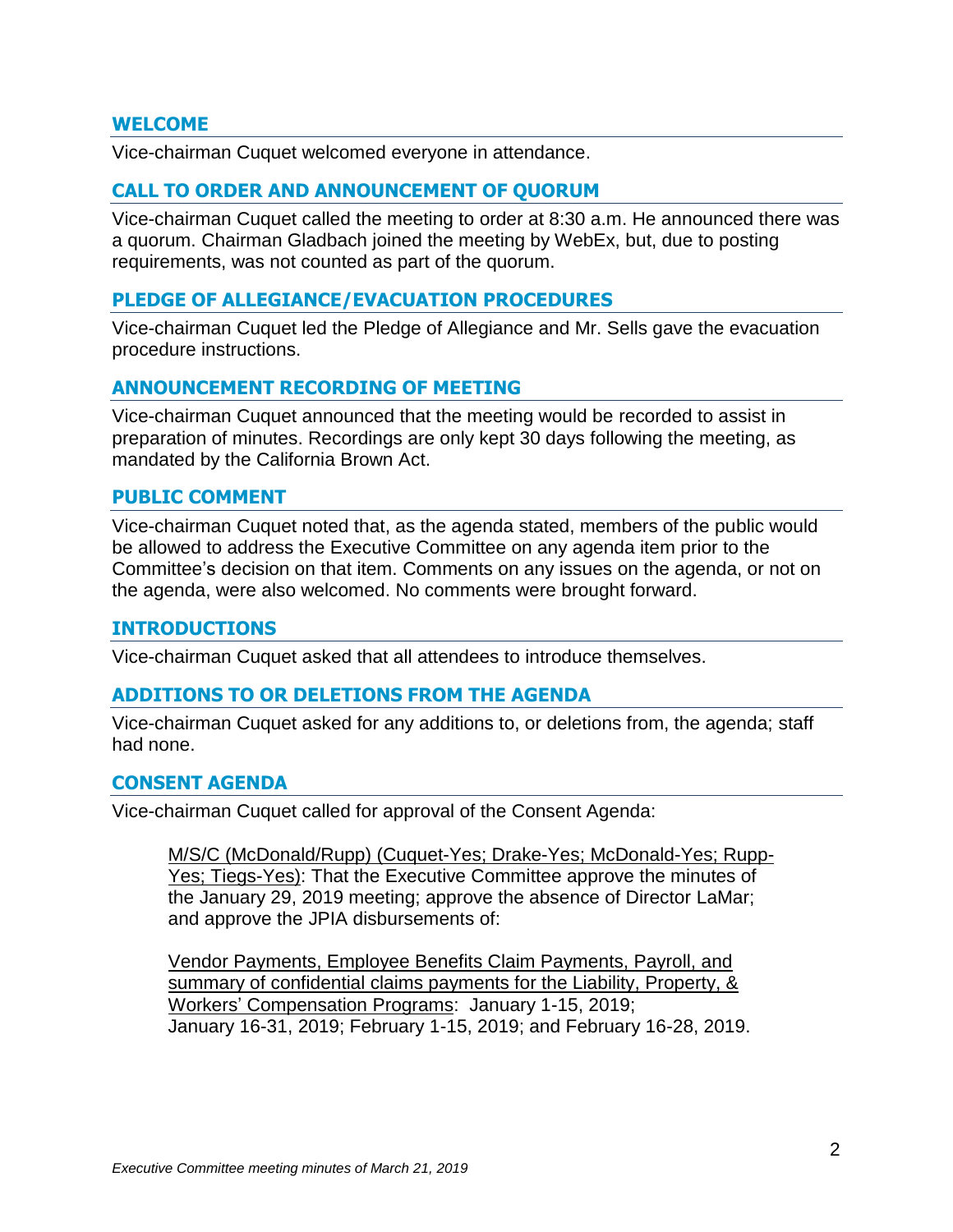# **ADMINISTRATION**

#### Meetings attended on behalf of the JPIA

Several Executive Committee members and JPIA staff have been on the road hand delivering Rate Stabilization Fund refunds. The larger refunds have been delivered directly to the district's board meetings. Below is a list of the refunds delivered to date.

| 2/20/2019 | Orange CWD                        | \$139,321 | Sells/McDonald/LaMar |
|-----------|-----------------------------------|-----------|----------------------|
| 2/21/2019 | Moulton Niguel WD                 | \$96,329  | McDonald             |
| 2/25/2019 | San Juan Water District           | \$66,154  | Thesing              |
| 3/5/2019  | Desert Water Agency               | \$82,301  | McDonald             |
| 3/5/2019  | Yolo County FC & WCD              | \$44,342  | Slaven               |
| 3/6/2019  | <b>Vallecitos Water District</b>  | \$165,806 | Sells/McDonald       |
| 3/6/2019  | <b>Helix Water District</b>       | \$142,414 | Sells                |
| 3/7/2019  | Glenn-Colusa ID                   | \$68,284  | Cuquet               |
| 3/11/2019 | Palmdale Water District           | \$54,050  | Slaven               |
| 3/12/2019 | Stockton East WD                  | \$64,159  | Sutton               |
| 3/12/2019 | Kings River CD                    | \$52,565  | Greenfield           |
| 3/12/2019 | Humboldt CSD                      | \$12,292  | Rupp                 |
| 3/12/2019 | Cucamonga Valley WD               | \$146,213 | Sells/McDonald       |
| 3/13/2019 | <b>Sweetwater Authority</b>       | \$310,582 | Sells/Tiegs/McDonald |
| 3/14/2019 | Humboldt Bay MWD                  | \$36,113  | Rupp                 |
| 3/14/2019 | Mesa WD                           | \$63,222  | McDonald             |
| 3/18/2019 | <b>Carmichael Water District</b>  | \$36,485  | Sells                |
| 3/19/2019 | <b>Merced Irrigation District</b> | \$139,352 | Sells/Tiegs          |
| 3/19/2019 | East Contra Costa ID              | \$48,469  | Sells/Tiegs          |
| 3/19/2019 | Solano ID                         | \$126,680 | Sells/Tiegs          |

Director McDonald also stated that she had attended the ACWA State Legislative Committee meeting on behalf of the JPIA.

#### Bickmore Claims Audit

Mr. Sells explained that Bickmore had conducted a claims audit and submitted their report. The latest audit was completed November 2018. The Executive Summary from that report was included in the packet for review. All programs received an average rating of 96 (out of 100) or above. The approval of this claims audit is a part of the CAJPA accreditation process.

M/S/C (Rupp/McDonald) (Cuquet-Yes; Drake-Yes; McDonald-Yes; Rupp-Yes; Tiegs-Yes): That the Executive Committee approve the Bickmore claims audit, as presented.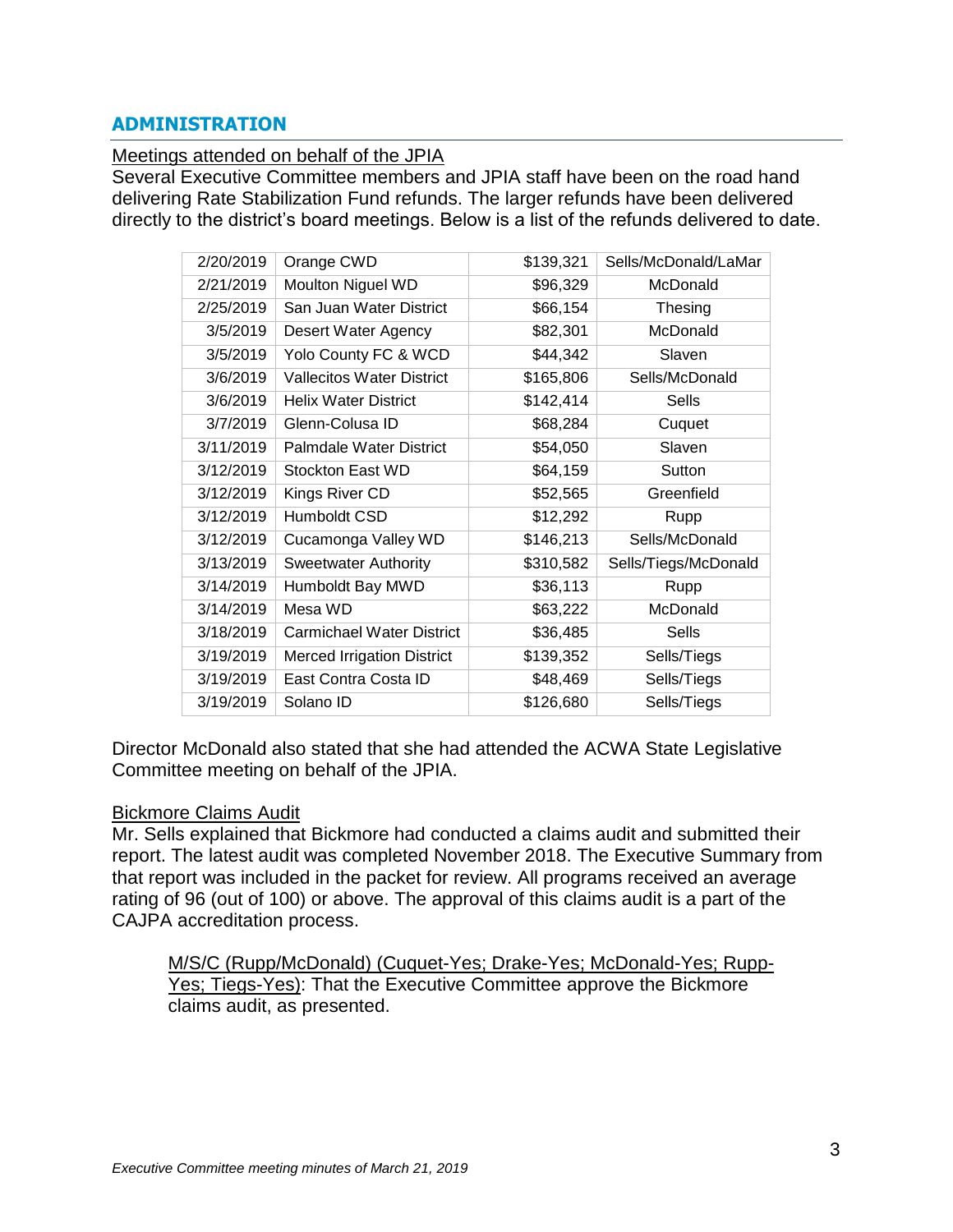# Captive Update

Mr. Sells updated the Committee on the progress of the formation of the Captive. Pending approval from the State of Utah, the name of the Captive will be "California Water Insurance Fund" (CWIF).

Mr. Sells, Mr. Greenfield, Mr. deBernardi, and Vice-president Cuquet, traveled to Salt Lake City, March 14 & 15, for meetings with the captive attorney and the Utah State insurance commissioner. Attendees all stated that they came back optimistic about selecting Utah to administer the Captive. It was the opinion that the team in Utah would be more of a partner in the endeavor.

Mr. Sells reviewed the timeline going forward for the formation of the Captive. Some of the many tasks going forward are: submit business application, create a business plan, articles of incorporation, seat the board, and hire investment advisor.

The Board of Directors will be updated at the upcoming Spring Conference in Monterey.

# Election Update

Ms. Robinson updated the Committee on the qualified candidates for the upcoming elections at Spring Conference in Monterey.

Qualified candidates for the Executive Committee election are:

- Fred Bockmiller, Mesa Water District
- Paul Dorey, Vista Irrigation District
- E.G. "Jerry" Gladbach, Santa Clarita Valley Water Agency
- Brent Hastey, Yuba Water Agency
- S.R. "Al" Lopez, Western Municipal Water District
- William "Bill" Plummer, Rancho California Water District
- J. Bruce Rupp, Humboldt Bay Municipal Water District

Qualified candidates for the Captive Board election are:

- Paul Dorey, Vista Irrigation District
- Paul Green Jr., Rio Linda/Elverta Community Services District
- Andrew Morris, Santa Rosa Regional Resources Authority
- Scott Quady, Calleguas Municipal Water District

The deadline to qualify was March 22, 2019.

## JPIA Salary Schedule

Ms. Slaven explained to the Committee that a revised Salary Schedule was presented for approval due to an omission.

M/S/C (McDonald/Tiegs) (Cuquet-Yes; Drake-Yes; McDonald-Yes; Rupp-Yes; Tiegs-Yes): That the Executive Committee approve the revised JPIA Salary Schedule, as presented.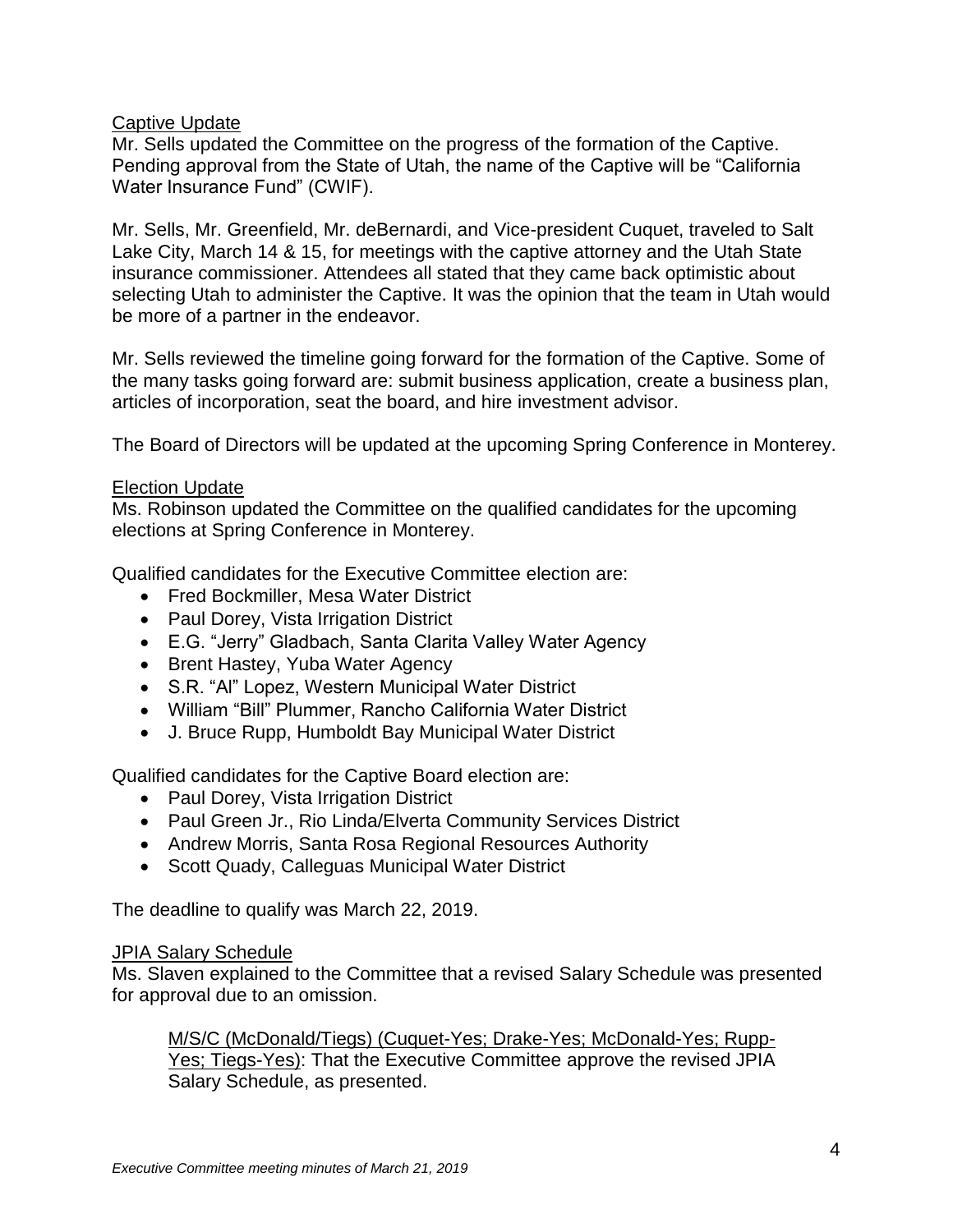## **FINANCE**

Mr. deBernardi reported on the recommendations of the Finance & Audit Committee's meeting on March 20, 2019. The following action items were presented to the Executive Committee for approval:

M/S/C (Rupp/McDonald) (Cuquet-Yes; Drake-Yes; McDonald-Yes; Rupp-Yes; Tiegs-Yes): That the Executive Committee approve the JPIA's Comprehensive Annual Financial Report for year ended September 30, 2018, as presented, and forward to the Board of Directors for approval at Spring Conference.

M/S/C (McDonald/Drake) (Cuquet-Yes; Drake-Yes; McDonald-Yes; Rupp-Yes; Tiegs-Yes): That the Executive Committee approve the proposed Operating Budget for Fiscal Year 2019-20, as presented, and forward to the Board of Directors for approval at Spring Conference.

#### **RISK MANAGEMENT**

Chair Tiegs reported on the recommendation of the Risk Management Committee's meeting on March 20, 2019. The following action item was presented to the Executive Committee for approval:

M/S/C (Tiegs/Rupp) (Cuquet-Yes; Drake-Yes; McDonald-Yes; Rupp-Yes; Tiegs-Yes): That the Executive Committee approve the formation of the JPIA Risk Control Grant Program, effective October 1, 2019.

#### **PROGRAMS**

Pursuant to Government Code 54956.95, Ms. Wuchter reported on claims that had been previously presented for authority:

- Gullo vs. Serrano Water District Water main failure.
- Metro Acura vs. Monte Vista Water District Water main failure.

#### **MEMBERSHIP**

#### Alameda County Water District

Ms. Kyburz presented the Alameda County Water District's application for admission into the Liability, Property, and Workers' Compensation Programs.

M/S/C (McDonald/Rupp) (Cuquet-Yes; Drake-Yes; McDonald-Yes; Rupp-Yes; Tiegs-Yes): That the Executive Committee approve Alameda County Water District's application for admission into the Liability, Property, and Workers' Compensation Programs.

#### Santa Clarita Valley Groundwater Sustainability Agency

Ms. Kyburz presented the Santa Clarita Valley Groundwater Sustainability Agency's application for admission into the Liability Program.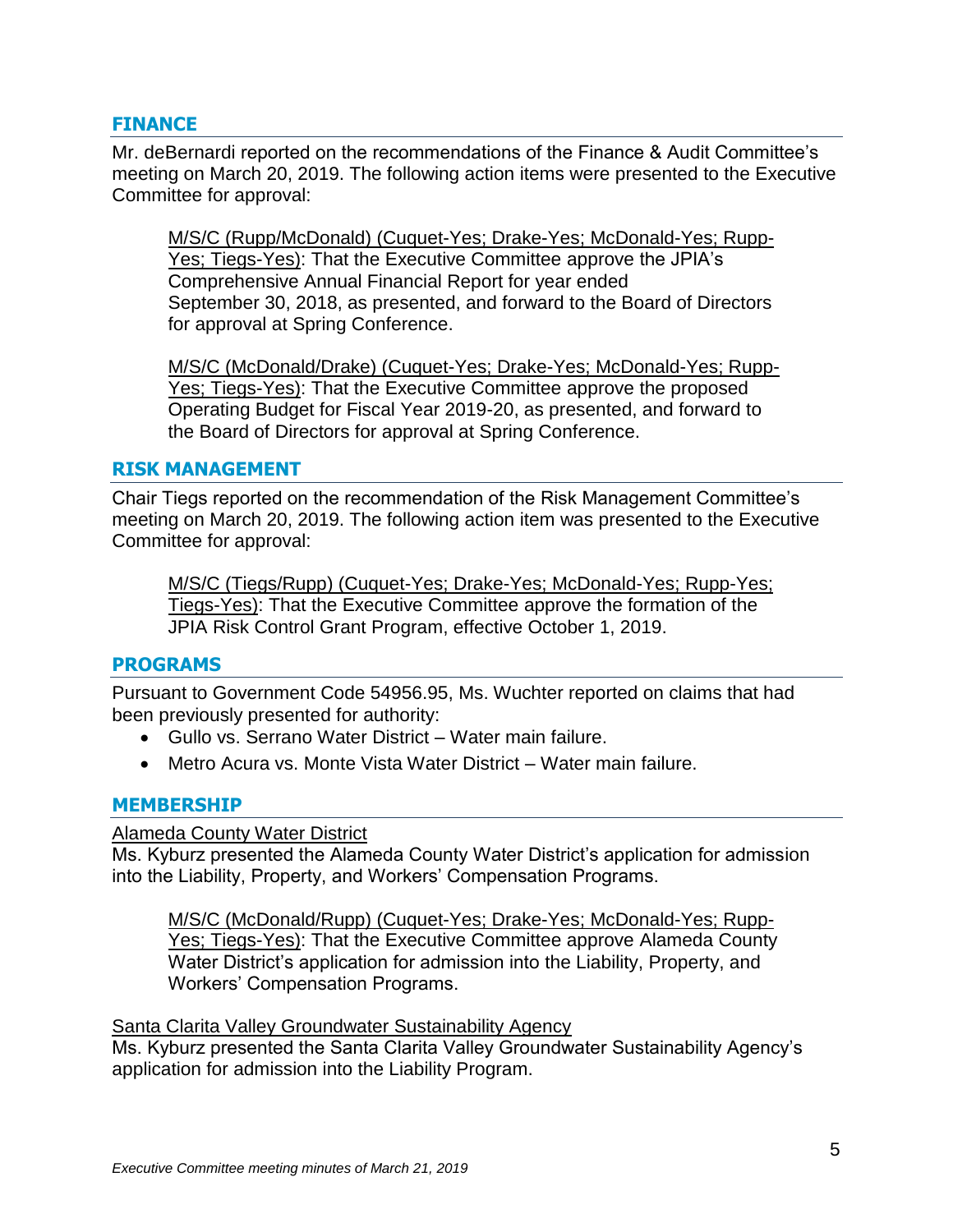A correction was noted concerning the membership of the Groundwater Sustainability Agency (GSA). The City of Santa Clarita is a member of the GSA, not the City of Los Angeles as stated in the packet.

M/S/C (Rupp/McDonald) (Cuquet-Yes; Drake-Yes; McDonald-Yes; Rupp-Yes; Tiegs-Yes): That the Executive Committee approve Santa Clarita Valley Groundwater Sustainability Agency's application for admission into the Liability Program.

## El Dorado Irrigation District

Ms. Kyburz presented the El Dorado Irrigation District's application for admission into the Liability and Property Programs.

M/S/C (McDonald/Tiegs) (Cuquet-Yes; Drake-Yes; McDonald-Yes; Rupp-Yes; Tiegs-Yes): That the Executive Committee approve El Dorado Irrigation District's application for admission into the Liability and Property Programs.

## Mojave Water Agency

Ms. Kyburz explained that Mojave Water Agency is completing its first hydroelectric facility and anticipates to be in operation by May 2019. The Deep Creek Hydroelectric Project is clean-energy system located at their existing flow control facility. It is designed to generate electricity while importing water from the California Aqueduct to the groundwater basin in the Victor Valley area.

Mojave Water Agency operations staff will operate the facility. Maintenance will be incorporated into the District's current maintenance program. The operations staff will provide most of the maintenance and contract for other electrical/mechanical specialist when needed. The District will also be adding the hydroelectric facility into the Property Program, with a total insurable value of approximately \$4.3 million.

M/S/C (Rupp/McDonald) (Cuquet-Yes; Drake-Yes; McDonald-Yes; Rupp-Yes; Tiegs-Yes): That the Executive Committee approve insuring the hydroelectric operations for Mojave Water Agency.

## **MISCELLANEOUS**

Future agenda items:

• None stated.

## CEO Update

Mr. Sells and staff updated the Executive Committee on relevant current issues. Those discussed were:

 Goals & Objectives for 2019. Touched upon were Board training and webinars, expanding membership/new members/filling in the gaps in membership,